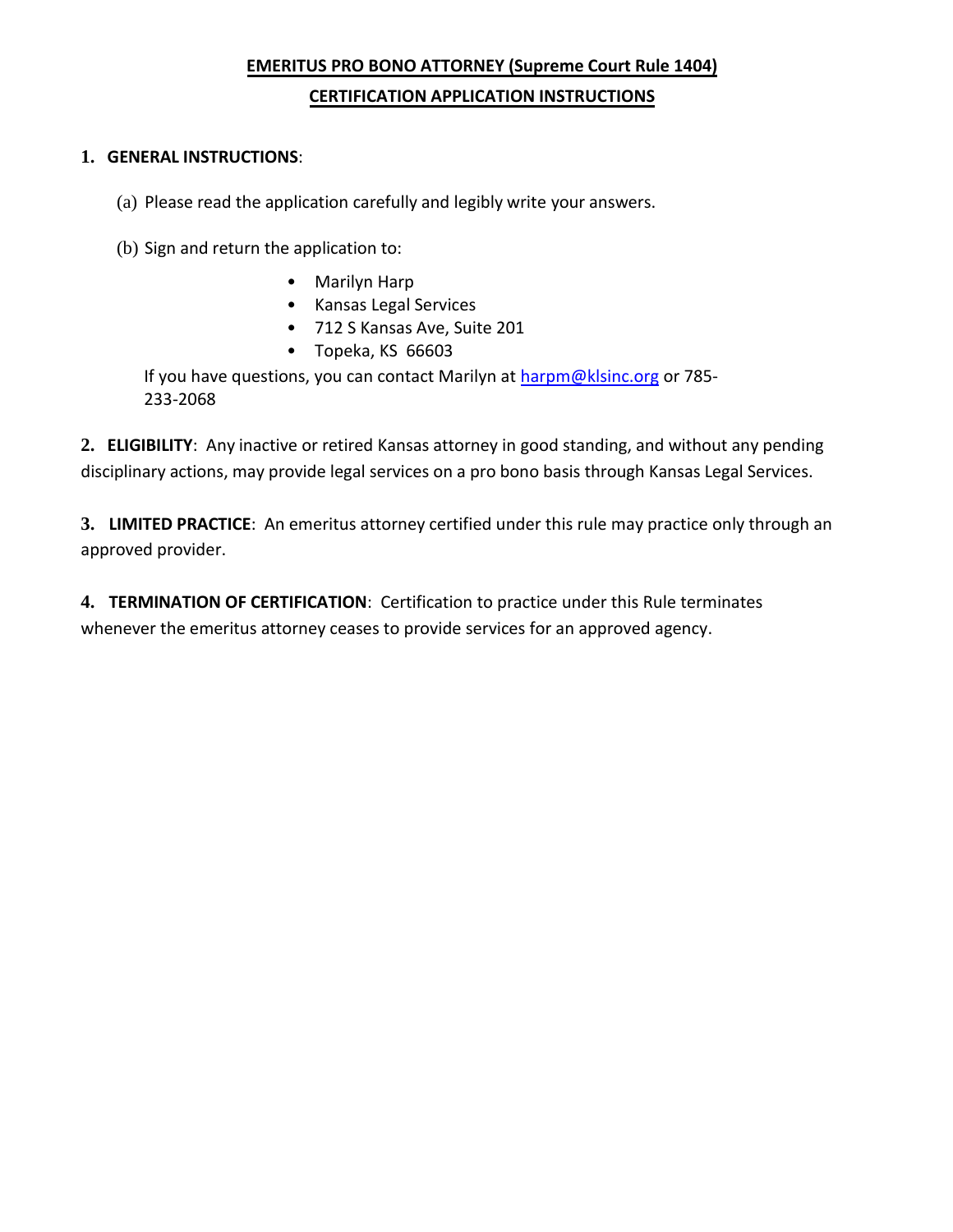### **APPLICATION FOR CERTIFICATION TO LIMITED PRACTICE OF**

## **LAW IN THE STATE OF KANSAS**

**Under Supreme Court Rule 1404**

## *EMERITUS ATTORNEY PRO BONO PROGRAM*:

#### **PART 1: GENERAL INFORMATION**

| Full Name:                                                                                      |                                                                              |                         | KS Bar Number:<br><u> 1980 - Jan Barat, prima politik (</u>                       |  |
|-------------------------------------------------------------------------------------------------|------------------------------------------------------------------------------|-------------------------|-----------------------------------------------------------------------------------|--|
| Home Address:<br>(Number and Street)                                                            |                                                                              |                         |                                                                                   |  |
| (State)<br>(City)                                                                               |                                                                              | (Zip)                   |                                                                                   |  |
| Office Address, if applicable:<br>(Number and Street)                                           |                                                                              |                         |                                                                                   |  |
| (City)                                                                                          | (State)                                                                      |                         | (Zip)                                                                             |  |
| Telephone:                                                                                      |                                                                              |                         |                                                                                   |  |
|                                                                                                 | (Home)                                                                       | (Office, if applicable) | (Cell)                                                                            |  |
| <b>Email Address:</b>                                                                           |                                                                              |                         |                                                                                   |  |
| <b>PART 2: INTEREST &amp; AVAILABILITY</b><br>I am interested in learning more about how I can: |                                                                              |                         |                                                                                   |  |
|                                                                                                 | Work in a KLS field office                                                   |                         | Work in the Courthouse in<br>County<br><u> 1990 - Johann John Stone, markin f</u> |  |
|                                                                                                 | Provide legal advice to Kansas seniors<br>on the Kansas Elder Law Adviceline |                         | Provide legal advice to Veterans                                                  |  |
| I am interested in providing the following legal services:                                      |                                                                              |                         |                                                                                   |  |
|                                                                                                 | advise clients by phone or in person                                         |                         | prepare documents                                                                 |  |
|                                                                                                 | review documents prepared by<br>represent litigants in court                 |                         | "coach" self-represented litigants<br>at the Courthouse                           |  |
|                                                                                                 | Represent litigants in court                                                 |                         | consult with KLS attorneys on tax matters                                         |  |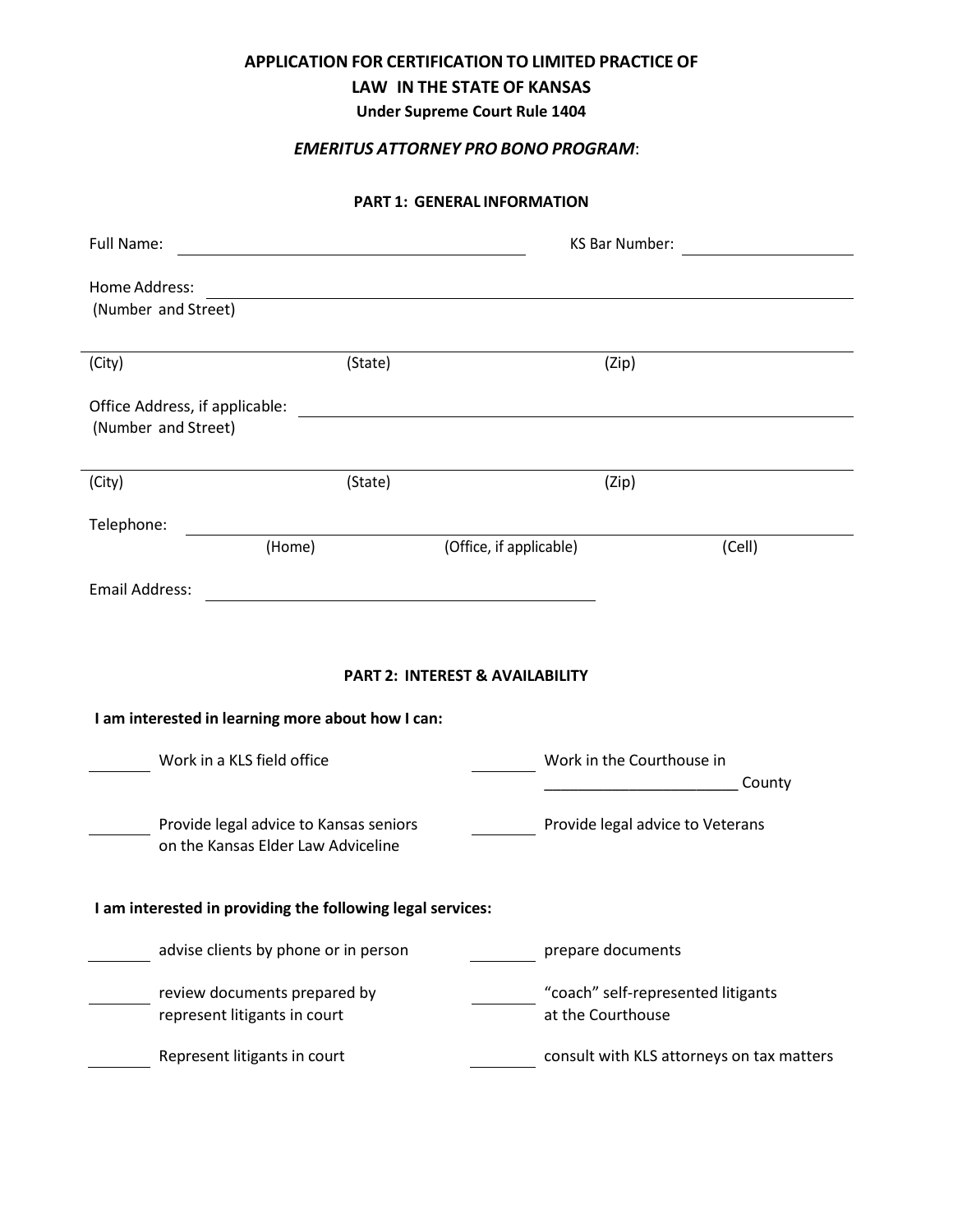**I anticipate being available:** 

Weekly

Once or twice a month

I will not be available during a portion of the year, but will be able to provide notice in advance

I intend to volunteer for (indicate anticipated length of time, for example , 1 -2 months, a year, as long as I am able)

#### **PART 3: CURRENT LICENSE INFORMATION**

#### **Licensure status on which application is based**:

Inactive status in Kansas **Retired status in Kansas** 

\_\_\_\_\_\_\_ (please *initial)* I am in good standing with the Kansas Disciplinary Administrator and have no pending disciplinary Proceedings against me. I understand that Kansas Legal Services may submit this information to the Kansas Disciplinary Administrator to obtain a statement that I qualify under Supreme Court Rule 1404